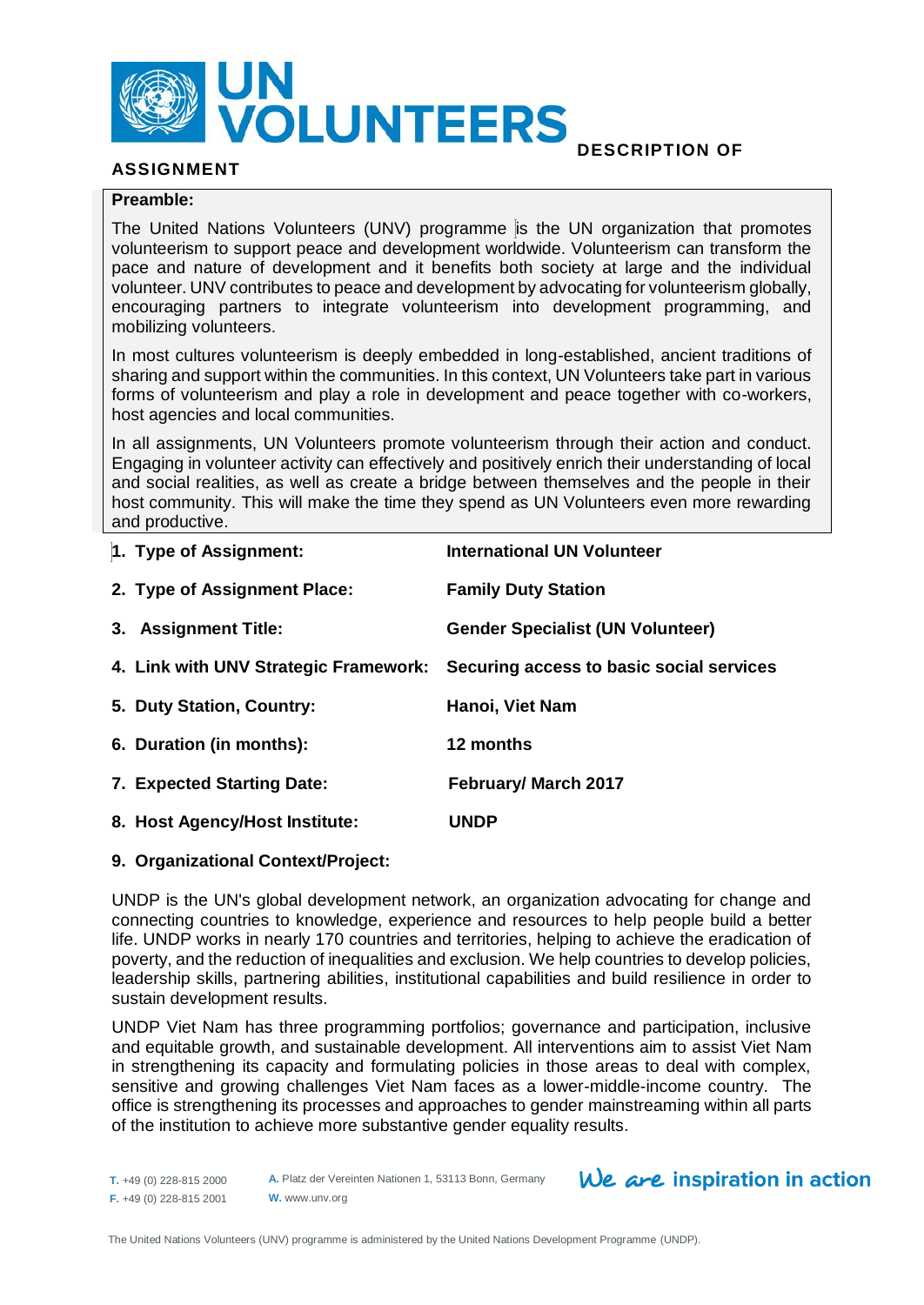

UNDP Viet Nam is working with the Ministry of Planning and Investment and the General Statistics Office in implementation of the Sustainable Development Goals and Agenda 2030. Specific technical support is provided to develop policies that balance three sustainable development dimensions: social, economic growth and environmental protection. Particular support is provided to deliver gender results within the SDG framework, with a concentration on SDGs 5 (Gender Equality) and 10 (Reduce Inequalities).

UNDP Viet Nam in collaboration with the Ministry of Foreign Affairs has promoted women's leadership since 2008 with the objective of supporting the government to meet its commitments to increase women's representation in public administration and in the political arena. From inception the partnership placed a high priority on capacity building of women leaders alongside policy reform to promote gender equality. This has included high-level policy-advocacy and innovative use of technology for online training. In its most recent phase, the initiative has also tackled social norms and practices that inhibit women's advancement. The *#HowAbnormal* campaign to break gender stereotypes was launched on-line and within universities. This campaign has garnered wide spread support, especially from youth, and there is interest from all stakeholders to continue to support this movement to create positive gender norms.

UNDP has also worked closely with Civil Society in the promotion of the rights of lesbian, gay, bisexual, transgender and intersex (LGBTI) individuals, focusing on prevention of discrimination on the basis of sexual orientation and gender identity (SOGI).

### **10. Description of tasks:**

Under the supervision of the UNDP Gender Focal Point, the Gender Specialist (UN Volunteer) will provide support to implement the Viet Nam Country Office Gender Equality Strategy and Action Plan and strengthen gender specific programming across the portfolios.

### **Scope of Work**

### **Advisory**

- Support Gender Focal Point in oversight of Gender Equality Action Plan and overall Gender Strategy
- Conduct regular assessment on gender compliance/performance of current UNDP projects, supporting alignment with the UNDP's global Gender Equality Strategy and SDG 5.

### **Monitoring and Evaluation**

- Contribute to the development of monitoring and evaluation framework of projects and performance assessment of projects
- In collaboration with M&E team, develop gender sensitive TORs for evaluations and review draft evaluation plans and reports from a gender perspective

### **Communication and Coordination**

- Collect information and report on gender specific outcomes of programmes for corporate annual reports
- Write and publish monthly blogs on gender specific outcomes and issues within the UNDP portfolio

**T.** +49 (0) 228-815 2000 **F.** +49 (0) 228-815 2001

**A.** Platz der Vereinten Nationen 1, 53113 Bonn, Germany **W.** www.unv.org

 $We$  are inspiration in action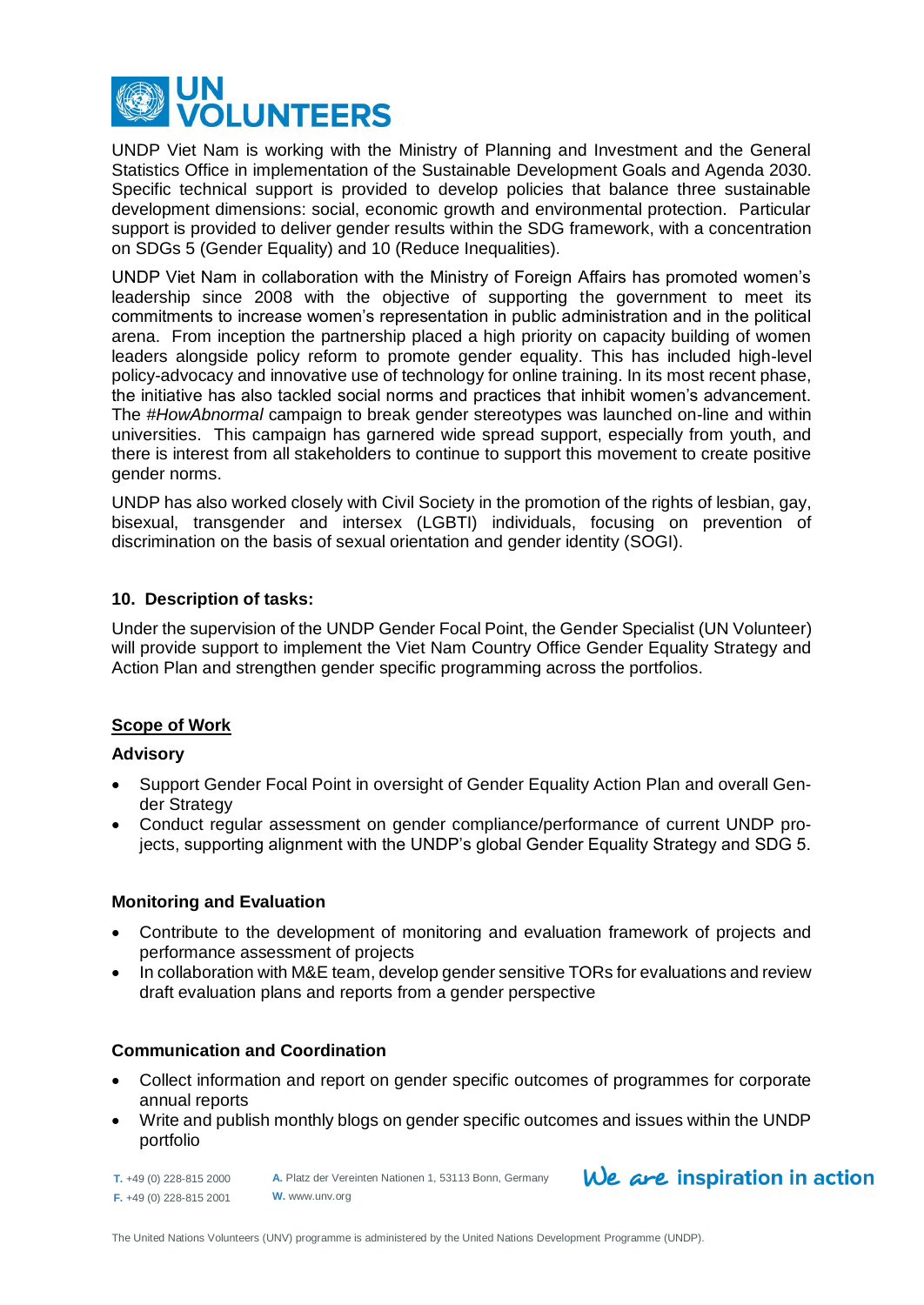

 Represent UNDP and actively participate in Gender Joint Programming Group under the One UN framework.

# **Capacity building of CO staff**

- Conduct and/or support monthly learning activities and knowledge sharing for staff to build capacity, awareness and understanding of UNDP gender strategy and key gender issues in Viet Nam
- Provide gender specific training in orientation of new UNDP staff

### **Programme Development and Implementing**

- Support relevant sector teams in the design of gender-focused programme and genderfocused outputs of programmes, including promotion of the rights of LGBTI individuals.
- Provide technical advice for implementation of the #HowAbnormal breaking gender stereotype campaign and further work in tackling social norms that inhibit achievement of gender equality.
- Provide technical advice for delivering gender results within Sustainable Development Goal (SDG) framework, specifically on SDGs 5 and 10

Furthermore, UN Volunteers are required to:

- Strengthen their knowledge and understanding of the concept of volunteerism by reading relevant UNV and external publications and take active part in UNV activities (for instance in events that mark International Volunteer Day);
- Be acquainted with and build on traditional and/or local forms of volunteerism in the host country;
- Reflect on the type and quality of voluntary action that they are undertaking, including participation in ongoing reflection activities;
- Contribute articles/write-ups on field experiences and submit them for UNV publications/websites, newsletters, press releases, etc.;
- Assist with the UNV Buddy Programme for newly-arrived UN Volunteers;
- Promote or advise local groups in the use of online volunteering, or encourage relevant local individuals and organizations to use the UNV Online Volunteering service whenever technically possible.

### **11. Results/Expected Outputs:**

- Timely and comprehensive guidance to all UNDP projects to mainstream gender in initiatives;
- Regular blogs/articles on gender specific outcomes of UNDP programmes;
- Increased understanding and implementation of UNDP staff of gender equality strategy and action plan;
- Comprehensive reporting on gender equality results;

**T.** +49 (0) 228-815 2000 **F.** +49 (0) 228-815 2001 **A.** Platz der Vereinten Nationen 1, 53113 Bonn, Germany **W.** www.unv.org

# $We$  are inspiration in action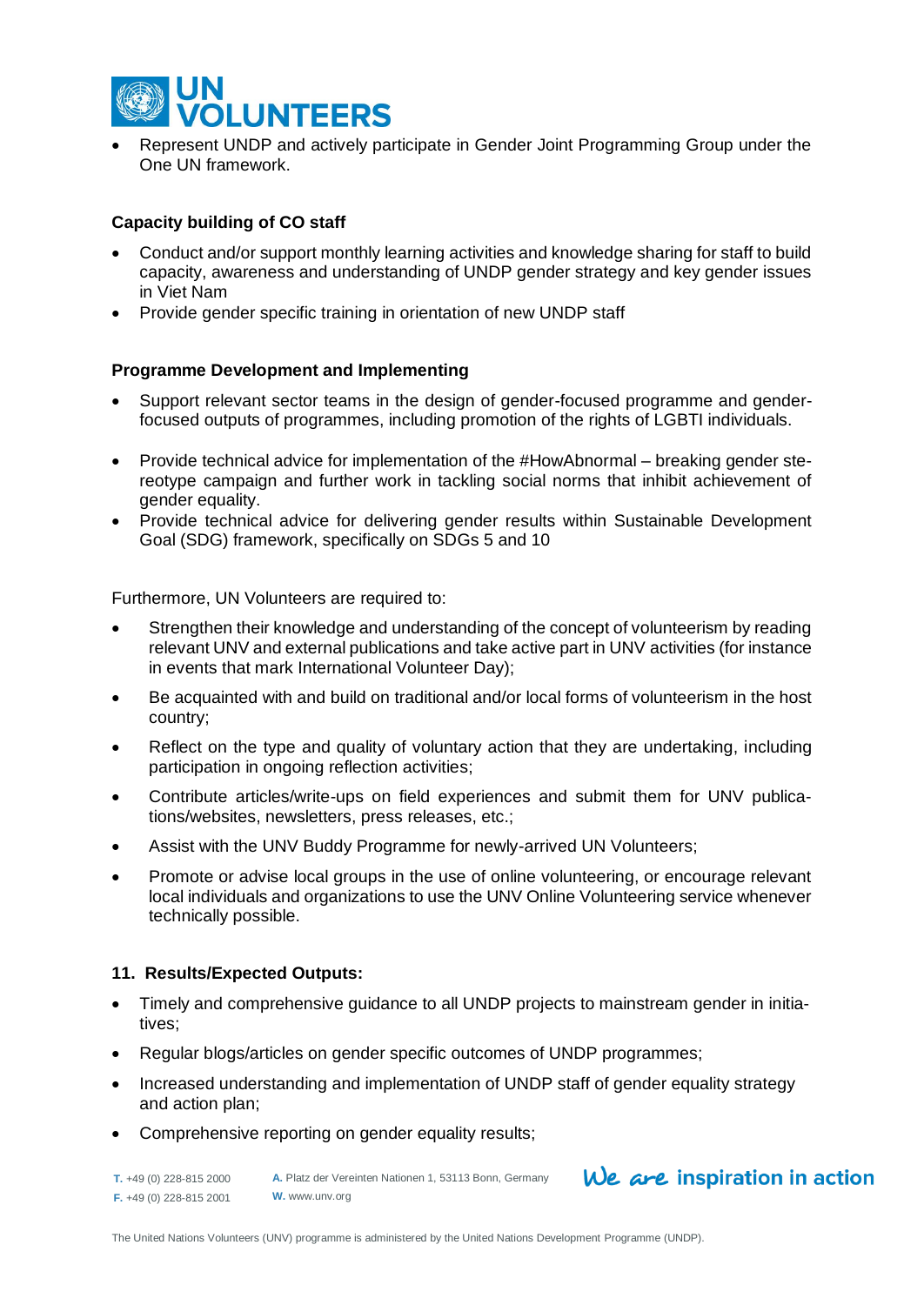

- The development of capacity through coaching, mentoring and formal on-the-job training. when working with (including supervising) national staff or (non-) governmental counterparts, including Implementing Partners (IPs);
- Age, Gender and Diversity (AGD) perspective is systematically applied, integrated and documented in all activities throughout the assignment;
- A final statement of achievements towards volunteerism for development during the assignment, such as reporting on the number of volunteers mobilized, activities participated in and capacities developed.

### **12. Qualifications/Requirements (including competencies, values and skills):**

### **A) Qualifications, skills, experience:**

**Degree level:** Bachelor's degree

**Type of Degree**: social sciences or other relevant field

**Years of work experience:** 2-5 years

- Familiar with UNDP gender equality and women's empowerment priorities, including UNDP's global Gender Equality Strategy
- Past experience in gender mainstreaming in development projects from inception to evaluation
- Past experience in conducting gender analysis of sustainable and human development, and socio-economic and policy planning and programming
- Conflict solving skills to manage gender barriers and gender blind behaviors within the CO and with UNDP partners
- Strong personal communication skills to exchange information, and key ideas in a manner that engages the audience and helps others to understand and implement the Gender Equality strategy

**Language:** Fluency in spoken and written English

### **Driving license:** No

**Computer skills:** Word processing, presentation, spreadsheet – required; strong statistical computing skills in SAS, SPSS and/or R. - desirable

### **B) Competencies and values:**

- Integrity and professionalism: demonstrated expertise in area of specialty and ability to apply good judgment; high degree of autonomy, personal initiative and ability to take ownership; willingness to accept wide responsibilities and ability to work independently under established procedures in a politically sensitive environment, while exercising discretion, impartiality and neutrality; ability to manage information objectively, accurately and confidentially; responsive and client-oriented.
- Accountability: mature and responsible; ability to operate in compliance with organizational rules and regulations.
- Commitment to continuous learning: initiative and willingness to learn new skills and stay abreast of new developments in area of expertise; ability to adapt to changes in work environment.

**T.** +49 (0) 228-815 2000 **F.** +49 (0) 228-815 2001

**A.** Platz der Vereinten Nationen 1, 53113 Bonn, Germany **W.** www.unv.org

# $We$  are inspiration in action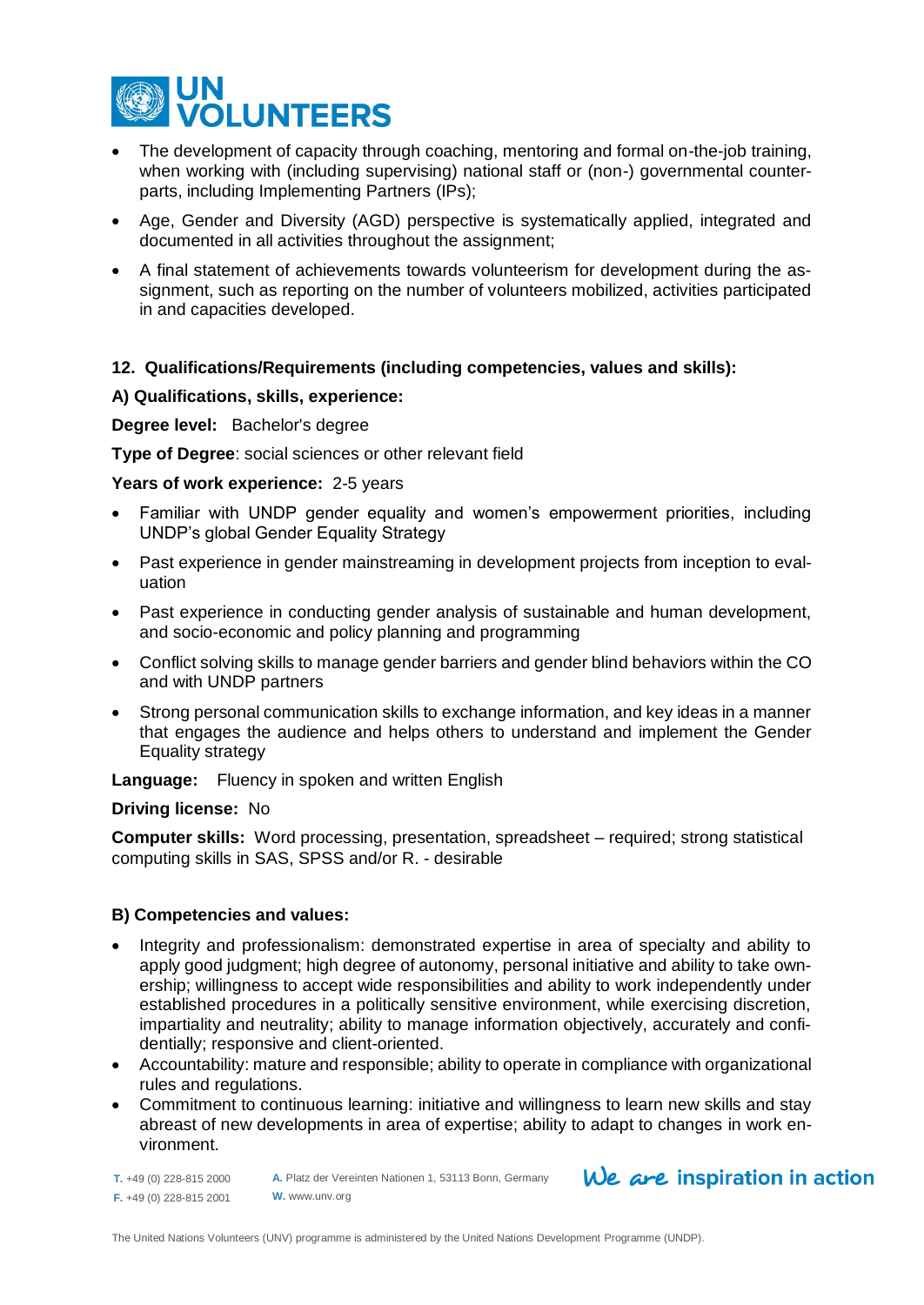

- Planning and organizing: effective organizational and problem-solving skills and ability to manage a large volume of work in an efficient and timely manner; ability to establish priorities and to plan, coordinate and monitor (own) work; ability to work under pressure, with conflicting deadlines, and to handle multiple concurrent projects/activities.
- Teamwork and respect for diversity: ability to operate effectively across organizational boundaries; ability to establish and maintain effective partnerships and harmonious working

relations in a multi-cultural, multi-ethnic environment with sensitivity and respect for diversity and gender;

- Communication: proven interpersonal skills; good spoken and written communication skills, including ability to prepare clear and concise reports; ability to conduct presentations, articulate options and positions concisely; ability to make and defend recommendations; ability to communicate and empathize with staff (including national staff), military personnel, volunteers, counterparts and local interlocutors coming from very diverse backgrounds; ability to maintain composure and remain helpful towards the staff, but objective, without showing personal interest; capacity to transfer information and knowledge to a wide range of different target groups;
- Flexibility, adaptability, and ability and willingness to operate independently in austere, remote and potentially hazardous environments for protracted periods, involving physical hardship and little comfort, and including possible extensive travel within the area of operations; willingness to transfer to other duty stations within area of operations as may be necessary;
- Genuine commitment towards the principles of voluntary engagement, which includes solidarity, compassion, reciprocity and self-reliance; and commitment towards the UN core values.

### **13. Living Conditions:**

Viet Nam is a middle income country which has witnessed rapid economic growth with impressive results in poverty reduction over the past twenty five years. The country has deepened its integration into global and regional institutions such as the WTO, the UN institutions and ASEAN. Its current path of development is guided by the Socio Economic Development Strategy from 2011-2020 which was endorsed at the 11th Communist Party Congress in 2011. A new Socio Economic Development Plan will be launched in 2016. The incumbent will live in Ha Noi which has most of the economic and social amenities at a reasonable cost. Depending on living arrangements, housing can be expensive. Security is good. Ha Noi has a humid, tropical climate and monsoons. Summers, between May and September, are very hot with plenty of rain, while winters, from November to March, are cold and relatively dry. Living conditions in Hanoi are relatively good by developing country standards. In line with further improvements in the availability of goods and services, health facilities, and housing, the level of hardship in the duty station has recently been upgraded from C to B. Security is also reasonably good relative to other developing country large cities. Viet Nam was recently ranked as one of the more secure and stable places to live and do business by outside research groups.

### **14. Conditions of Service for international UN Volunteers:**

The duration of your assignment is 12 months.

**T.** +49 (0) 228-815 2000 **F.** +49 (0) 228-815 2001

**A.** Platz der Vereinten Nationen 1, 53113 Bonn, Germany **W.** www.unv.org